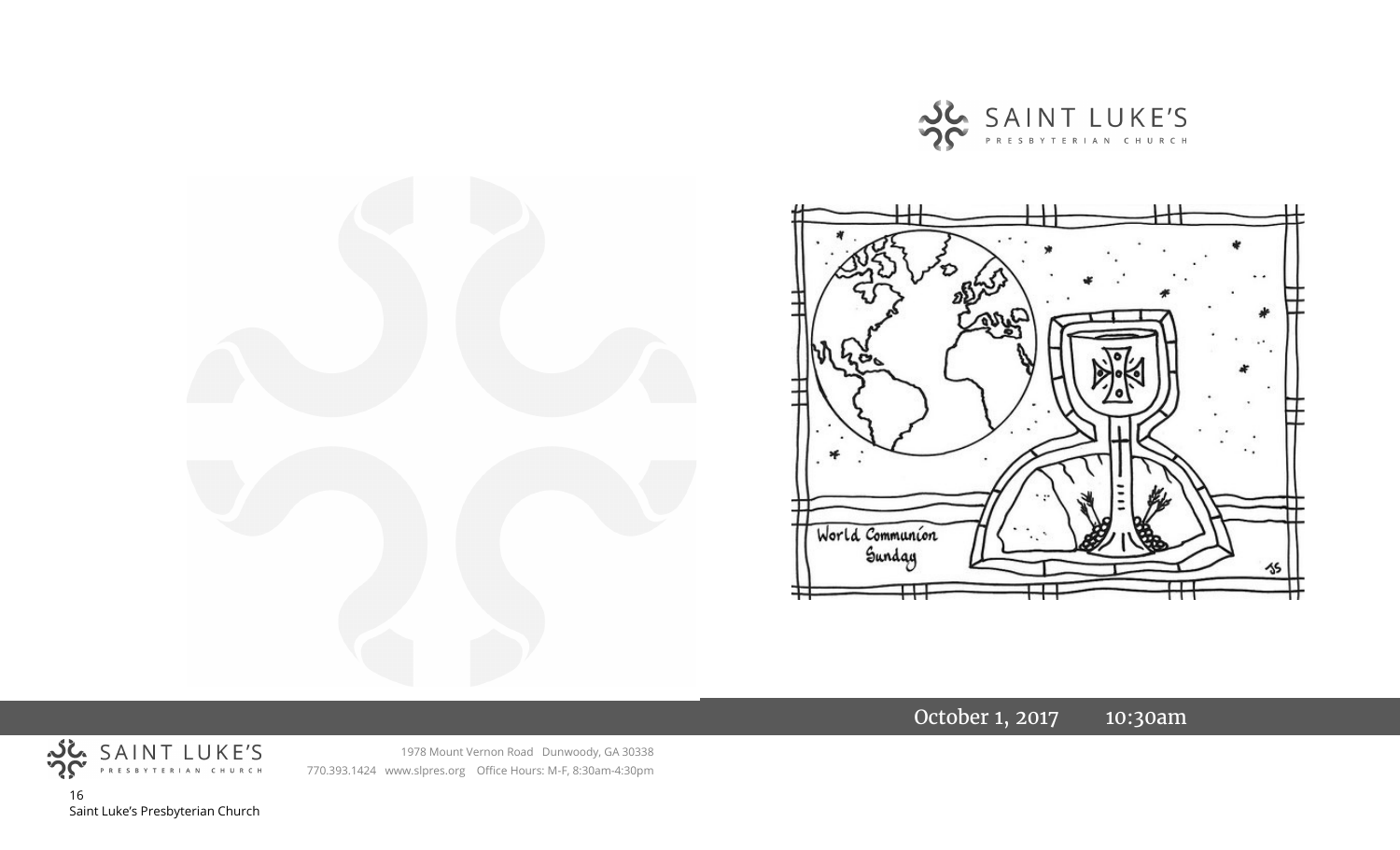

1978 Mount Vernon Road • Dunwoody, Georgia 30338 770.393.1424 • www.slpres.org

#### **October 1, 2017**

World Communion Sunday

**Liturgical Color:** White

#### **SUNDAY SCHEDULE**

8:30am Chapel Communion Service 9:30am Sunday School 10:30am Sanctuary Worship Service *Nursery available at all services and Sunday School.* 

#### MISSION

Responding to God's call and empowered by the Holy Spirit, we invite all to join us in knowing, serving, and sharing Jesus Christ here and around the world.

VISION

To be a beacon of faith, hope, and love– every member an active disciple in Christ's ministry.

# **WELCOME, GUESTS!**

We are delighted you are worshipping with us.

**DURING** the Welcome, please print the requested information on the Friendship Pad and pass the Friendship Pad down the pew.

**AFTER** the worship service, please join us outside the Sanctuary where our Pastors or a church officer will be available to answer questions and provide you with a loaf of freshly -baked bread.

**FOR MORE** information about our programs, ministries or membership, please contact one of our Pastors at 770.393.1424, or visit our website: slpres.org.

#### **THAT ALL MAY WORSHIP**

**ASSISTIVE** A hearing loop is accessible by switching hearing aids to T-coil. Also, large print hymnals and back cushions are available. Please contact an usher for further assistance.

**CHILDREN** are a precious part of our church family, and we welcome them in worship. Worship notebooks and lacing crosses are available on the back ledges of the sanctuary for preschool and elementary ages. Each week, children are invited to walk up for an age-appropriate message during "Tell Us Our Story." After that time, they may remain in worship, or go to child care (PreK and younger).

#### **CHURCH STAFF**

| Director of Music & Organist. Clair Maxwell                   |  |
|---------------------------------------------------------------|--|
| Director of Children's Ministries. Catherine Anne Thomas      |  |
| Director of Saint Luke's Little Saints Preschool. Carol Perry |  |
| Director of CommunicationsTina Knoedler                       |  |
|                                                               |  |
|                                                               |  |
| Intern for Children & Youth Ministry Erin Rugh                |  |
|                                                               |  |
| Administrative Assistant, CE & Music Ministry Liz Catlett     |  |
|                                                               |  |
|                                                               |  |

#### **SAINT LUKE'S PERIMETER COUNSELING CENTER**

**Georgia C. Griffin,** J.D., M.Div. Director, Perimeter Center Licensed Marriage & Family Therapist/Mediator

#### **SERVING TODAY**

#### **Acolytes:**

**Bell Ringer**– Jack Troha

**Bible Bearer**– Lilly Hamlin

**Candle Lighter**– Owen Hamlin

**Supervisor**– Leslie Hamlin

**Chancel Guild**– John and Ellen Massey

**Communion Servers**– Beth Underhill, Captain; Bob Crutchfield, Rich Crutchfield, Jared Elliot, Fern Mitropoulos and Terri Potter.

**Continental Breakfast**– Karleen Buchholz

**Greeter**– Anthony Favero and Diane Lemaster

**Lay Reader**– Beth Eisenmesser

**Open/Close**– Miles Young

**Sound** Crew -Bob Burroughs

**Ushers**– Kari Young, Captain; Ron Davis, Tony Mitropoulos, Miles, Clara and Cole Young,

#### **LEADERSHIP**

Terry Nall, *Clerk to Session*  **\_\_\_\_\_\_\_\_\_\_\_\_\_\_\_\_\_\_\_\_\_\_\_\_\_\_\_\_\_\_\_\_\_\_\_\_\_\_\_**

#### ELDERS

#### **Class of 2018:**

Gerald Aldridge, Carol Allen, Barbara Douglass, Anne Hallum, Forrest Herrick (*Youth*), Dan Joyce, Jean Kammerer, Chip Williams, Bill Womack

#### **Class of 2019:**

Al Bridges, Beth Eisenmesser, Sonny Jester, Bob Pile, Bob Polensek, Terri Potter, Whitney Samuelson, Steven Vivian

#### **Class of 2020:**

Carol Ciepluch, Leslie Hamlin, Kay Loerch ( *Asst. Clerk of Session*), Florence Luranc, J J Singley, Kelly Sloan, Steve Thornton, Brad Troha

*\_\_\_\_\_\_\_\_\_\_\_\_\_\_\_\_\_\_\_\_\_\_\_\_\_\_\_\_\_\_\_\_\_\_\_\_\_*

#### DEACONS

#### **Class of 2018:**

Justine Burney, Bobby Ferretti, Mary Frances Kitchens (*Youth*), Diane Lemaster, Joe Luranc, Lucy Painter, Debbie Parkes, Ron Valdes, Shari Wassell, Kristen Wescott *(Moderator)*

#### **Class of 2019:**

Melissa Blakely, Alyson Cohen, Mark Douglass, A.J.Favero, Carol Hickey, Dorothy Kitchens (*Vice Moderator*), Carol Waller, Al Wang, Scott Zannini

#### **Class of 2020:**

Thomas Brown, Karleen Buchholz, Jenny Cummiskey, Ron Davis, Kris Hull Daryl Moore, Emily Ritzler,

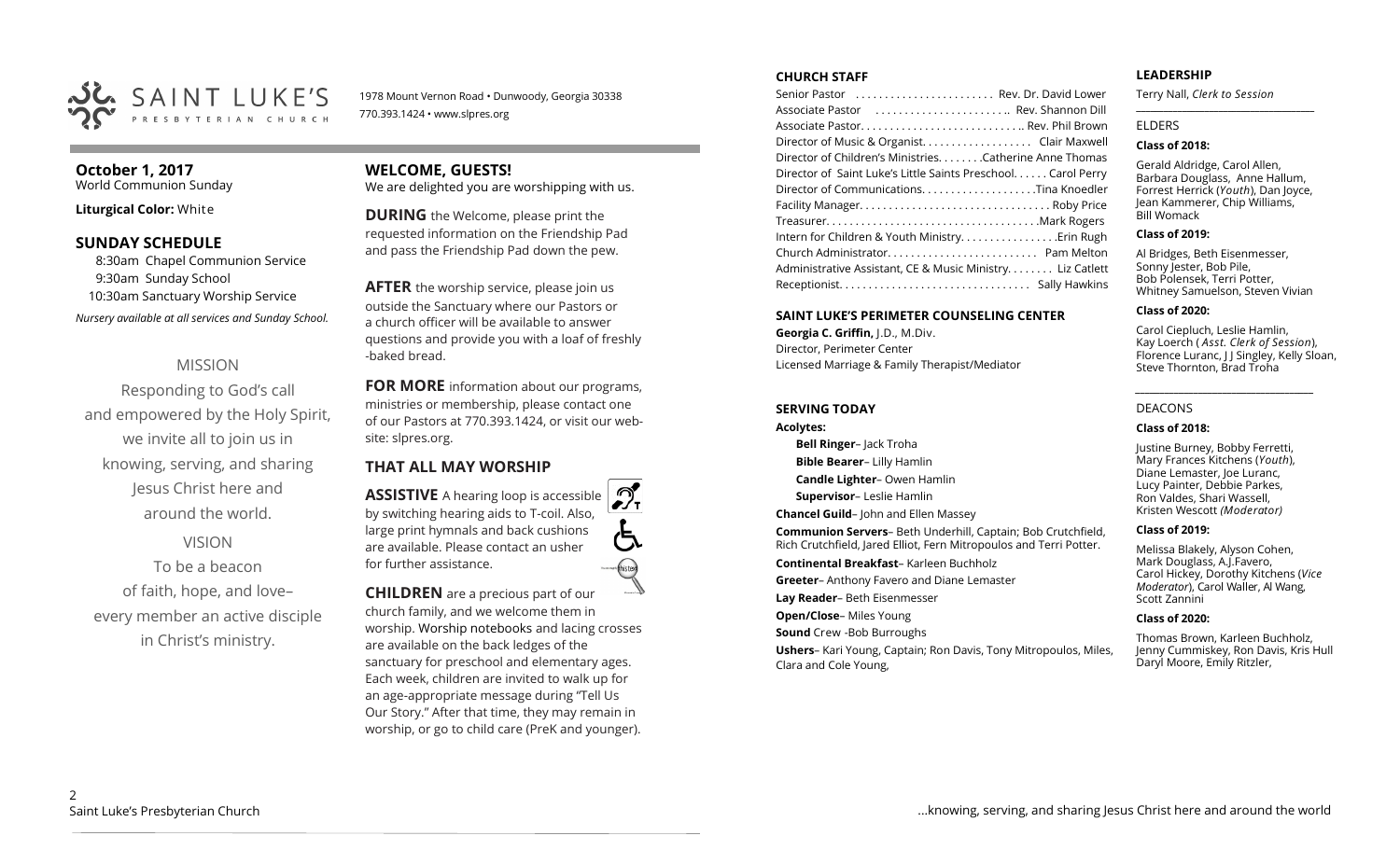#### **SPECIAL GREEN TEAM SPONSORED EVENTS** —

There are two exciting upcoming events sponsored by the Saint Luke's Green Team. On Saturday, October 7 from 4pm-6pm in the Saint Luke's chapel, there will be a screening of "Chasing Coral", a Sundance Award winning feature. This feature documents the invention of the first time-lapse camera to record coral bleaching events as they happen. With breathtaking photography, nail-biting suspense and startling emotion, Chasing Choral is a dramatic revelation. Please RSVP at this link: https://chasingcoralatstlukes.splashthat.com. Feel free to contact Dave Tharp with questions at dltharp@bellsouth.net.

On October 11, after FEAST, there will be a Solarize Dunwoody Workshop from 7:20pm - 8:30pm in the Saint Luke's chapel.

**TARTAN TROT SPONSORSHIP** — Thank you so much to all of those who have already pledged their support to the 2018 Tartan Trot! If you haven't yet had an opportunity, don't worry – we may have wrapped up our presence in the lobby, but you can STILL pledge. Help us fill our Sponsor board with your names. Sponsor cards are available on the table in the lobby OR you may confidentially email Laura Singley [\(laurasingley@att.net\)](mailto:laurasingley@att.net) with your pledge. Don't forget we have a fun tartan gift for every Tartan Trot sponsor. Please let Laura know if you need to collect your gift. Please visit the website for full race information. www.tartantrot.com.

#### **WEDNESDAY EVENINGS ARE A TIME TO**

**FEAST**— All are invited to Saint Luke's mid-week programming: Feast! Come enjoy meals and faith formation opportunities (classes are grouped by age from 3 to adult) from 5:45 - 7:15pm each Wednesday and continues through November 1. Pick up a brochure in the lobby and register now on line! Or use the blue registration slip in your pew.

**TAVERN TALKS** — David Lower would like to invite the men of Saint Luke's to join him on the third Monday at 8pm to the Dunwoody Tavern for "Tavern Talks." This fall we will plan to gather guys together each month for fun, food, beverages, Monday Night Football, and conversation about life and spirituality. Bring a friend with you to be filled with good things! The Dunwoody Tavern, 5488 Chamblee Dunwoody Road. The next gathering will be October 16.

**FAMILY PROMISE DOUBLE HEADER** — Since it's been a while since we have been able to welcome homeless children and their parents at Saint Luke's, we are excited to offer the signup for two back-to-back weeks October 15- 29. Yes, that's a mere four weeks from today. We would be especially grateful if you'd scroll in the signup to Friday, October 20 through Monday, October 23 and grab a slot or two while Betsy and I ( David King) are out of town and Beth Underhill is flying solo. Here is the link: [https://tinyurl.com/SLPCFP2017](https://tinyurl.com/SLPCFP2017-10)-10 . We'll let you know closer to October 15 how many guests will be with us. Thanks so much for all you do for these families.

#### **In Preparation for Worship**

"Jesus said to them, "Very truly, I tell you, before Abraham was, I am."

*– John 8:58*

#### **Gathering Prayer**

**Prelude** Fanfare *John Cook*

#### **Chiming of the Hour**

#### **Welcome and Announcements**

*If you are new to Saint Luke's today, welcome, we are so glad you are here! We have a gift of fresh bread we would love to give to you as a token of our gratitude. Please introduce yourself after worship to receive your welcome gift.*

*After every worship service at Saint Luke's, there is a Stephen Minister in the Prayer Room (across the hall from the Chapel) available to hear your concerns or joys and help you offer a prayer to God. You are invited to receive this ministry of listening and prayer.*

*Please take the time now to fill out the Friendship Pads situated at the end of each pew. Write down your names and pass the pad down the pew, so that you may greet your pew neighbors by name and that we may know you are here.*

#### **Call to Worship\***

Leader: Come in glory, Lord God, to receive the worship of your church. **People: We share one faith and are one soul and one mind.** Leader: We are baptized with one baptism, eat of one bread and drink of one cup. **People: We confess one name above all other names; we are obedient to one Lord, who frees us from the divisions of the world.** Leader: We share one hope, one comfort, one goal. **People: We are one people, united by our faith in you, united in blessing and in suffering, united in joy and in sorrow, united in strength and in weakness. God of Glory, receive our praise!**

**Processional Hymn #372\*** O for a World *AZMON* 

#### **Call to Confession\***

Leader: The Lord be with you. **People: And also with you.** Leader: Let us pray.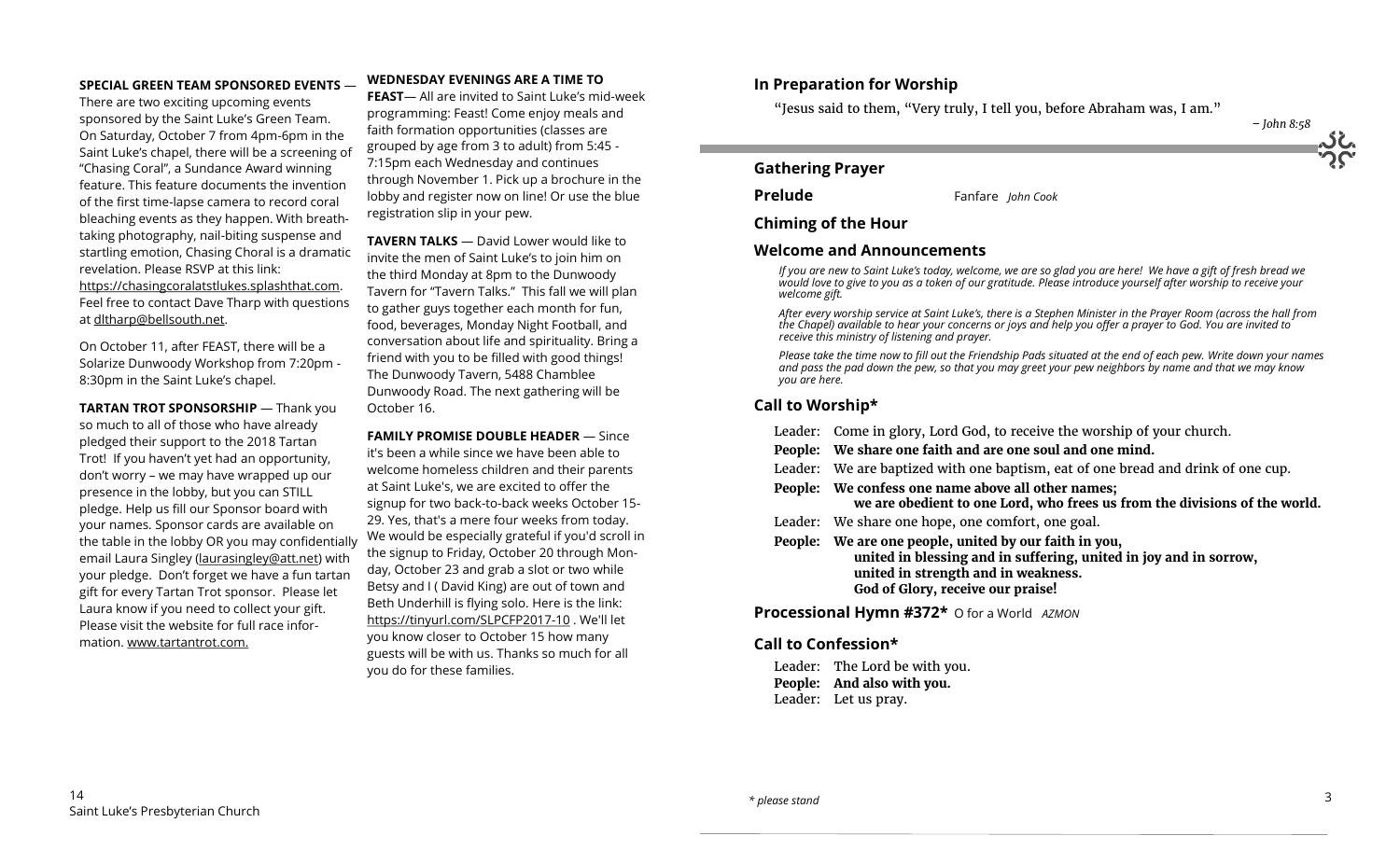#### **Prayer of Confession\***

**Holy and eternal God, just as you called Moses long ago, so you call each one of us to speak and act on your behalf in our world today. Forgive us when we are hesitant to follow: when we question your call or make excuses for our abilities; when we complain about our lack of time or hoard our resources. Give us courage to step out in faith, to follow where you lead without hesitation or fear, trusting that your presence goes with us, and that you will provide all that we need. Hear now our silent prayers of confession**...(*Silence is kept for personal confession)* 

Leader: Lord, in Your mercy, **People: Hear our prayer. Amen.**

#### **Assurance of Forgiveness\***

**Song of Praise\*** Glory Be to the Father *GLORIA PATRI*

**Glory be to the Father, and to the Son, and to the Holy Ghost; as it was in the beginning, is now, and ever shall be, world without end. Amen, amen.**

#### **Welcome of New Members**

#### **Passing of the Peace of Christ\***

Leader: May the peace of Christ be with you. **People: And also with you.**

#### **Song of Invitation**

*1st time: SOLO, 2nd time: ALL, 3rd time: ALL, quietly*





## YOUTH MINISTRY

**Phil Brown philbrown@slpres.org / 770.393.1424 ext. 238** 

#### **HERE'S WHAT'S COMING UP IN YOUTH MINISTRY**

- October 1: Youth Sunday school at 9:30am. Youth rooms. Middle School Youth at Saint Luke's, 5pm-6:30pm. High School Youth at Troha Home, 7pm-8:30pm.
- October 8: Youth Sunday school at 9:30am. Youth rooms. Six Flags after church. Please sign up on line at slpres.org.
- October 15: Breakfast out during Sunday school. Prayer Walk on Beltline. We will walk along the beltline learning about our city and saying prayers along the way. There will probably be some king of pops involved too.

\_\_\_\_\_\_\_\_\_\_\_\_\_\_\_\_\_\_\_\_\_\_\_\_\_\_\_\_\_\_\_\_\_\_\_\_\_\_\_\_\_\_\_\_\_\_\_\_\_\_\_\_\_\_\_\_\_\_\_\_\_\_\_\_\_\_\_\_\_\_\_\_\_\_\_\_\_\_\_\_\_\_\_\_\_\_\_\_\_\_\_\_\_\_\_\_\_\_

October 27-29 Middle School retreat. Information and registration on Saint Luke's website. We will need adults for this weekend.

#### **PARENT RETREAT AT MONTREAT**

February 9-11. Registration opens today, October 1. This will be an amazing weekend shared with people from around the southeast. Recharge, learn and grow as parents. Please visit www.authenticparents.org for more information.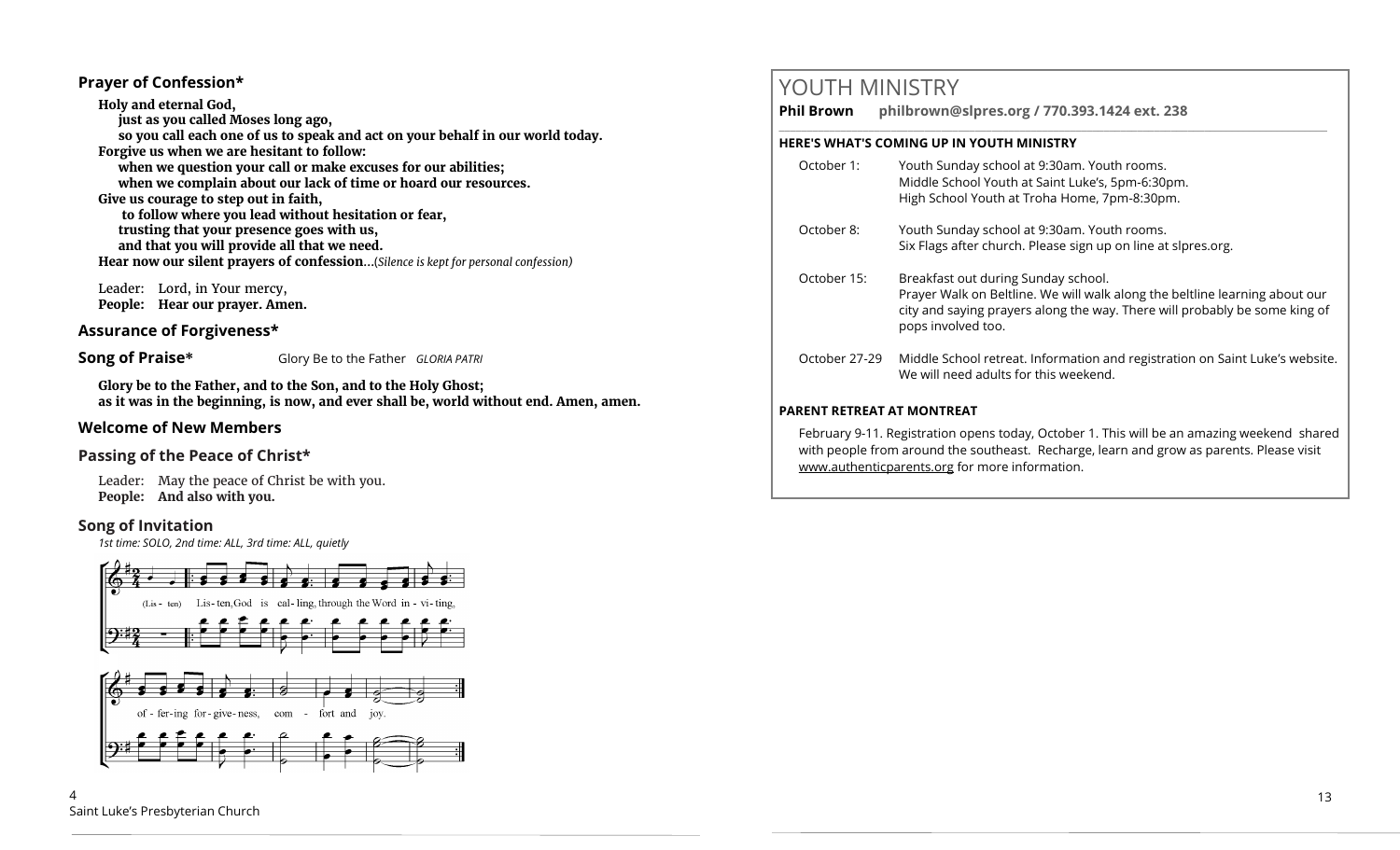# S P L A S H ! CHILDREN'S MINISTRIES

**\_\_\_\_\_\_\_\_\_\_\_\_\_\_\_\_\_\_\_\_\_\_\_\_\_\_\_\_\_\_\_\_\_\_\_\_\_\_\_\_\_\_\_\_\_\_\_\_\_\_\_\_\_\_\_\_\_\_\_\_\_\_\_\_\_\_\_\_\_\_\_\_\_\_\_\_\_\_\_\_\_\_\_\_\_\_\_\_\_\_\_\_\_\_\_\_\_\_\_\_\_\_\_\_\_\_\_** 

**Catherine Anne Thomas cathomas@slpres.org / 770.393.1424 ext. 228** 

#### **TRUNK-N-TREAT 2017**

It's time to start dreaming up fun Halloween costumes and decorations for Trunk-n-Treat! This annual event is a perennial favorite with our church family, our Little Saints Family, and our Dunwoody community. Here are the details! On Sunday, October 29:

4:15pm – Cars begin parking in the Mount Vernon lot so that trunks and tailgates can be decorated. If you're giving out treats at your vehicle, please be sure and plan for at least 250. All who wish to compete for a "top three" prize should register and get a number at the side walk table upon arrival.

4:45pm – 5:30pm Carnival Games in the back parking lot. All people wearing costumes should register and get a label to wear so that our judges may identify you while you're playing games and collecting candy.

5:30pm – 6:00pm – Candy-collecting in the Mount Vernon parking lot. Costumed characters will visit each vehicle to get a treat!

6pm – 7pm – Dinner in the Great Hall featuring hamburgers, chicken tenders, and all the sides. Tickets are \$5 each and are available on our web site beginning this Sunday. We'll have a lively costume parade and hear the "Top Three" prize winners in each category.

#### **WEDNESDAY NIGHT HELP NEEDED!**

Our younger elementary class of  $1^{st}$ ,  $2^{nd}$ , and  $3^{rd}$  graders is seeking adult volunteers. The class is immediately after dinner, 6:30pm-7:15pm. We're learning about character traits rooted in Christ, so what better way to teach that than by showing them your servant's heart?

We need TWO ADULTS for this coming Wednesday evening. Without assistance, our Director of Children's Ministries will be outnumbered 12 to 1. Our children are precious and delightful, but they need more gentle guidance than one person can provide. No real teaching is required – just a smile and the willingness to learn with our group.

We need at least ONE ADULT for ANY of the following weeks: October 11, October 18, and October 25.

Please respond to [cathomas@slpres.org.](mailto:cathomas@slpres.org)

### **Scripture Lesson** Exodus 2:23-25; 3:1-15; 4:10-17 Beth Eisenmesser *pages 47-49 of the Old Testament*

Leader: The Word of the Lord. **People: Thanks be to God.**

#### **Tell Us Our Story Catherine Anne Thomas**

*Children ages 3 and under will be welcomed in our child care rooms (114, 117, 120). Faithful Friends (PreK, K, 1st) are encouraged to remain in worship today to experience communion and explore the additional worship materials in their notebooks and on the back window ledges of the sanctuary. Our Faithful Friends class will return next week.*

| Sermon                                                                                                                                                                                   | "God Shows Up, Calling"                                                                                                      | David Lower |
|------------------------------------------------------------------------------------------------------------------------------------------------------------------------------------------|------------------------------------------------------------------------------------------------------------------------------|-------------|
| Affirmation of Faith*                                                                                                                                                                    | Nicene Creed                                                                                                                 |             |
| We believe in one God,<br>the Father, the Almighty,<br>maker of heaven and earth<br>of all that is, seen and unseen.<br>We believe in one Lord, Jesus Christ,                            |                                                                                                                              |             |
| the only Son of God,<br>eternally begotten of the Father,<br>God from God, Light from Light,<br>true God from true God,<br>begotten, not made,<br>of one Being with the Father;          |                                                                                                                              |             |
| through him all things were made.<br>For us and for our salvation<br>he came down from heaven,<br>and became truly human.                                                                | was incarnate of the Holy Spirit and the Virgin Mary                                                                         |             |
| he suffered death and was buried.<br>On the third day he rose again<br>in accordance with the Scriptures;<br>he ascended into heaven                                                     | For our sake he was crucified under Pontius Pilate;<br>and is seated at the right hand of the Father.                        |             |
| and his kingdom will have no end.<br>who proceeds from the Father and the Son,<br>who with the Father and the Son<br>is worshiped and glorified,<br>who has spoken through the prophets. | He will come again in glory to judge the living and the dead,<br>We believe in the Holy Spirit, the Lord, the giver of life, |             |
| We look for the resurrection of the dead,<br>and the life of the world to come. Amen.                                                                                                    | We believe in one holy catholic and apostolic church.<br>We acknowledge one baptism for the forgiveness of sins.             | 5           |
|                                                                                                                                                                                          |                                                                                                                              |             |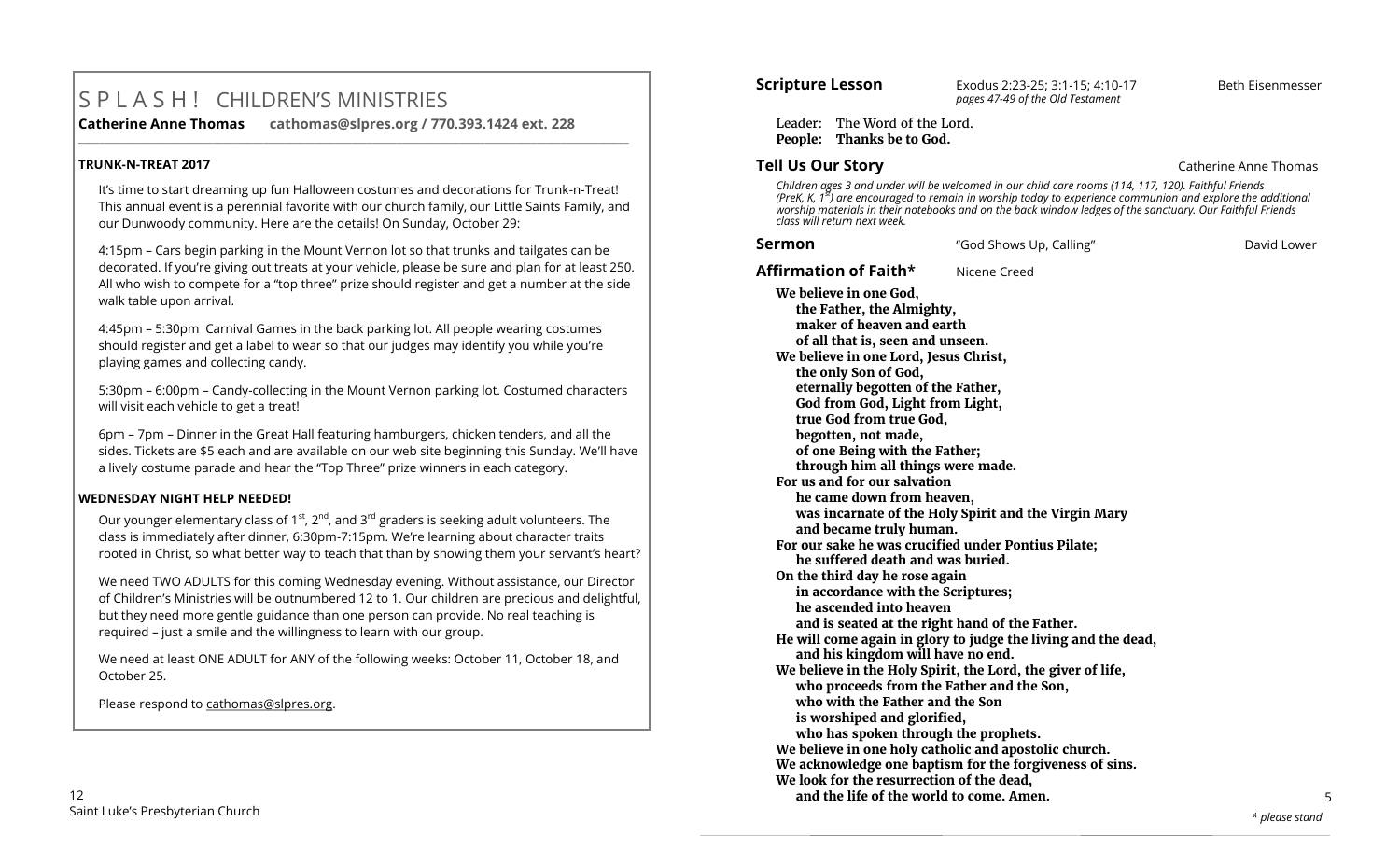#### **Offering Invitation**

*Giving is a tangible sign of worship. If you give electronically, there is a blue, laminated, electronic giving in the pew rack to place in the offering plate as it is passed.*

**Offertory** The Rice of Life I-to Loh

The rice of life from heaven came to bring true life from God above. Receive this gift; God's mercy claim; in joy and pain give thanks for love.

True rice the hungry world has fed, the rice required for life below. Provide this gift; God's mercy spread; in weakness God's compassion show.

The rice of God for all is meant; no one who comes is turned away. Believe in Christ whom God has sent; in humble trust God's will obey.

The living rice, for all a sign, came down eternal life to give. Abide in Christ, the living vine; in Christ, with people die and live.

#### **Song of Thanksgiving\***



#### **Holy Communion**

*When coming forward for Communion, please kneel at the closest available space to the center aisle. If you would like to be served where you are sitting, please raise your hand as the communion servers come down the center aisle and you will be served by intinction (dipping the bread in the cup). Everyone is invited to participate in the sacrament. Children who have discussed the sacrament with their parents and/or a pastor are welcome. A server with gluten-free bread will be standing at the center aisle. If you prefer gluten-free bread, please indicate your preference as you approach. Parents, please note the center rings of the communion trays are filled with wine. Only the outer ring is filled with grape juice.*

#### **Invitation to the Table**

MUSIC MINISTRY

**Clair Maxwell clairmaxwell@slpres.org / 770.393.1424 ext. 227** 

#### **CHOIR REHEARSALS ON WEDNESDAYS**

5:00-5:45pm Cherub Choir, Ages 4-5, *Yvonne Miller, Director*  5:00-5:45pm Westminster Choir, Grades 1-5, *Clair Maxwell, Director*  6:30-7:20pm Festival Ringers, Youth & Adults, *Clair Maxwell, Director*  7:30-9:00pm Chancel Choir, Youth & Adults, *Clair Maxwell, Director* 

#### **AN APPALACHIAN BLUEGRASS CELEBRATION**

An Appalachian Celebration, Sunday, October 22 at 4pm. Saint Luke's Chancel Choir and special guests The Choral Guild of Atlanta present a concert of choral music in the bluegrass style accompanied by a bluegrass band. Guest conductor is Timothy Michael Powell from Oglethorpe University. Karen Mosbacher, a local artist with synesthesia, will paint an original canvas while the Mass is performed. Synesthesia can be viewed as cooperation of the senses that can lead an artist to "see" the music. For church members, a discounted donation for this program is \$10 per adult.

\_\_\_\_\_\_\_\_\_\_\_\_\_\_\_\_\_\_\_\_\_\_\_\_\_\_\_\_\_\_\_\_\_\_\_\_\_\_\_\_\_\_\_\_\_\_\_\_\_\_\_\_\_\_\_\_\_\_\_\_\_\_\_\_\_\_\_\_\_\_\_\_\_\_\_\_\_\_\_\_\_\_\_\_\_\_\_\_\_\_\_\_\_\_\_\_\_\_\_\_

#### **UPCOMING EVENTS**

December 10 : Toys for Tots concert with brass – 4pm December 17 : Lessons and Carols service - 10:30am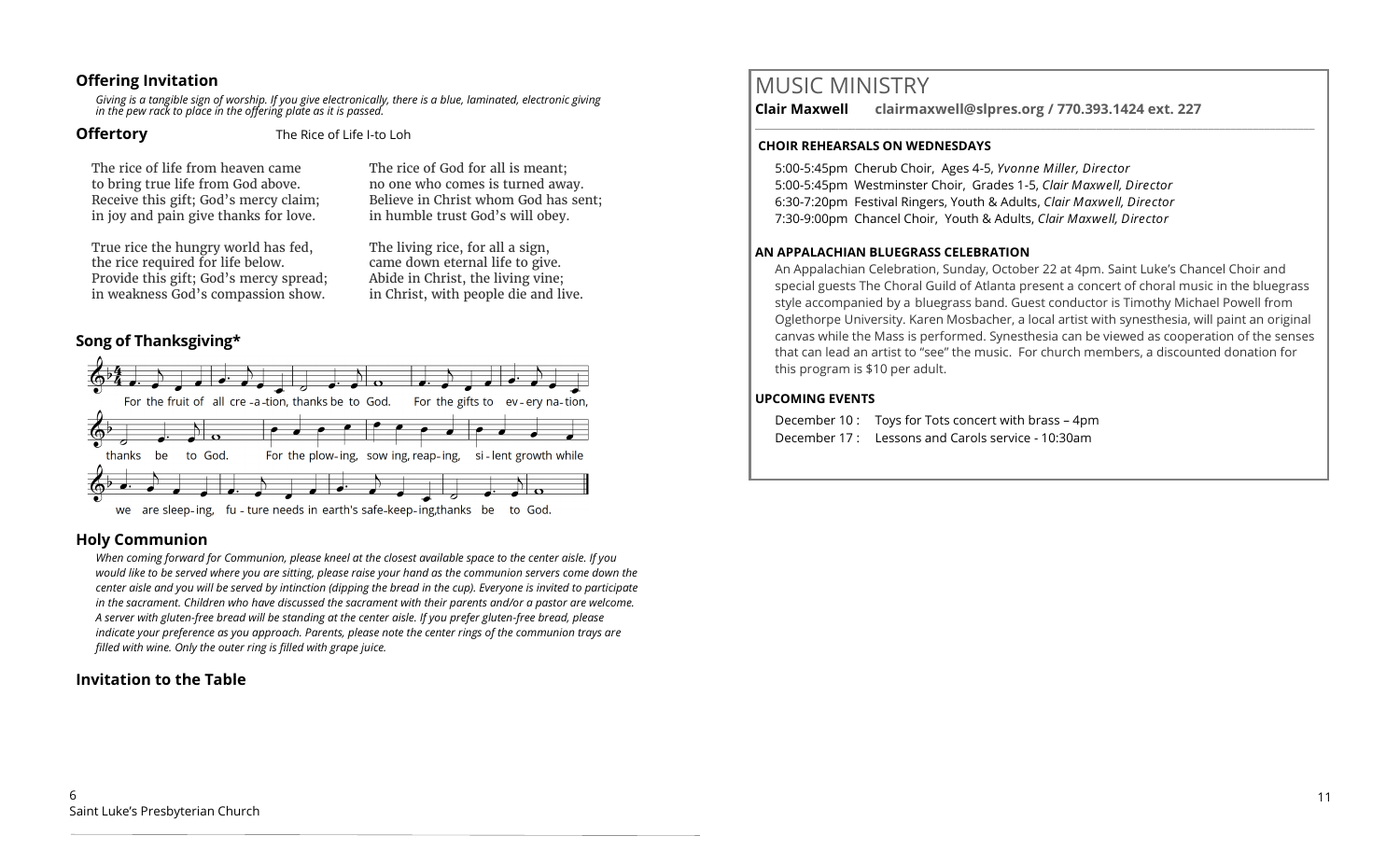# ADULT MINISTRY

**Shannon Dill shannondill@slpres.org / 770.393.1424 ext. 229**   $\_$  ,  $\_$  ,  $\_$  ,  $\_$  ,  $\_$  ,  $\_$  ,  $\_$  ,  $\_$  ,  $\_$  ,  $\_$  ,  $\_$  ,  $\_$  ,  $\_$  ,  $\_$  ,  $\_$  ,  $\_$  ,  $\_$  ,  $\_$  ,  $\_$  ,  $\_$ 

#### **ADULT SUNDAY SCHOOL**

Individual classes have begun. Please see the website for a full description of each class. (http://slpres.org/program-ministries/adult-ministry/sunday-school)

Faith Foundations: Room 232 House to House: Room 203 Seasons of the Spirit: Room 231/233 Soul Food: Room 234/236

#### **NEW MEMBER INQUIRER'S CLASS**

If you are interested in learning more about Saint Luke's, the Presbyterian faith tradition, and what it means to be a member of this wonderful church, please join David Lower for New Member Inquirers Class on Sundays through October 1, 9:30 – 10:15am in the Session Room (room 109). New members will be welcomed during the 10:30am worship service on Sunday, October 1. Childcare provided during classes. Contact David Lower with questions: [davidlower@slpres.org](mailto:davidlower@slpres.org) / 770.393.1424, ext. 223.

#### **FRIDAY MORNING MEN'S BIBLE STUDY**

Fellowship and Bible study every Friday from 6:40-8am in the Parlor with Dan Joyce.

#### **BIBLE STUDY: "WAYFARERS"**

Come join David, Shannon or Phil as this week's preacher leads a study of the scripture for the upcoming Sunday's worship. Meet on Wednesdays at 10am in the church library.

### **MOM'S SMALL GROUP, "LOVE DOES"**

A new small group for moms of all stages to explore all that God wants to do with us. This class meets on the 2nd Thursday of the month at Shannon's home from 7:30-8:30pm.

#### **MOM'S MID-DAY GROUP, "ANIMATE FAITH"**

Please join Shannon Dill and other moms to encourage, grow, and laugh with one another! This semester we'll meet on Friday mornings at 11am, through November 3 in the Session room (room 109). Contact Carol Perry, carolperry @slpres.org, to make a child care reservation (free of charge).

#### **FAITH AND PARENTING GROUP**

David and Amanda Lower would like to invite Saint Luke's parents for a small group that will meet on the first Sunday of the month beginning October 1, 5:30-6:45pm. Casual dinner and childcare offered. Also, looking to add an additional date/time. More details to follow. Please email David Lower to sign up or ask any questions. davidlower@slpres.org.

### **Great Prayer of Thanksgiving**

*The congregation is invited to join in the call and response song below.*